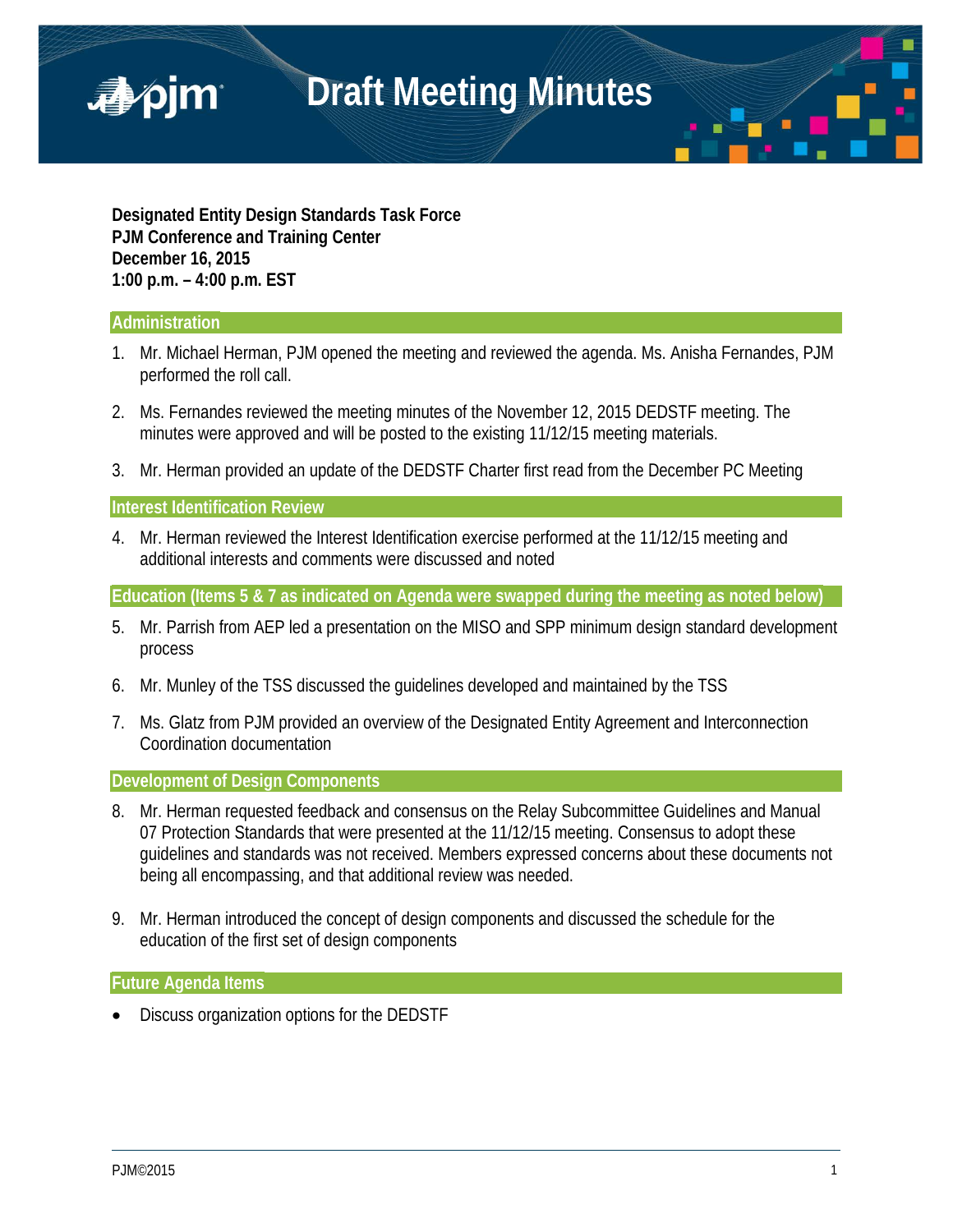# **Draft Meeting Minutes**

### **In Attendance (In Person)**

■pjm

Anisha Fernandes PJM Interconnection, LLC David Pratzon GT Power Group<br>
Drew Pizzo GT PEPCO Holdings Harry Hackman Primary Power LLC

Anthony Madonna **Delmarva Power & Light Company** Antonio Mannarino<br>
Public Service Electric & Gas Company<br>
PIM Interconnection 11 C PJM Interconnection, LLC Bob Munley Baltimore Gas and Electric Company Christopher Mertz Virginia Electric & Power Company Dave Parrish **AEP Ohio Transmission Company, Inc.**<br>
David Anders **ACC** PJM Interconnection. LLC PJM Interconnection, LLC David Lemmerman **PECO Energy Company**<br>
David Pratzon **PECO Energy Company** PEPCO Holdings, Inc. George Kogut New York Power Authority James Hubertus Public Service Electric & Gas Company Jason Shoemaker PJM Interconnection, LLC Jay Lenhart **Dominion Virginia Power** Jay Liu PJM Interconnection, LLC Michael Herman PJM Interconnection, LLC<br>
Ray Rouault 
PEPCO Holdings, Inc. Ray Rouault **PEPCO Holdings, Inc.**<br>
Raymond Alvarez **Public Service Electric** Raymond Alvarez **Raymond Alvarez Electric & Gas Company**<br>Richard Crouch **Raymond Bublic Service Electric & Gas Company** Richard Crouch **Public Service Electric & Gas Company**<br>
Suzanne Glatz **PJM** Interconnection, LLC PJM Interconnection, LLC Todd Hinson PPL Electric Utilities Corp. dba PPL Utilities

#### **In Attendance (Teleconference)**

Adam Molitor **Ameren**<br>Arleen Prusienski **American Province Arleen** Ed Clark

Public Service Electric & Gas Company David Kozy **FirstEnergy Corporation** David Mindham ITC Mid-Atlantic Development LLC<br>
Dean Busch International MexiFra Energy Resources **NextEra Energy Resources** 

Edward Tatum **American Municipal Power** Eric Borden PEPCO Holdings, Inc. Eric Mortenson Exelon Generation Co., LLC Eric Yeh Baltimore Gas and Electric Company Frank Koza **PJM** Interconnection, LLC Jaclyn Cantler **Delmarva Power & Light Company**<br>
Jason Connell **Delmarva POW** Interconnection, LLC Jason Connell PJM Interconnection, LLC<br>
Jeff Merryman PEPCO Holdings, Inc. PEPCO Holdings, Inc. Jeffrey Barsch Appalachian Power Company Joel Yu Rockland Electric Company EDP Renewables North America, LLC Jonathan Sasser Customized Energy Solutions, Ltd.\* Delmarva Power & Light Company Massamba Samb **Public Service Electric & Gas Company** Matthew Tullis **Duke Energy Business Services LLC** Michelle Antantis **Duquesne Light Company** Nicholas Matone PPL Electric Utilities Corp. dba PPL Utilities